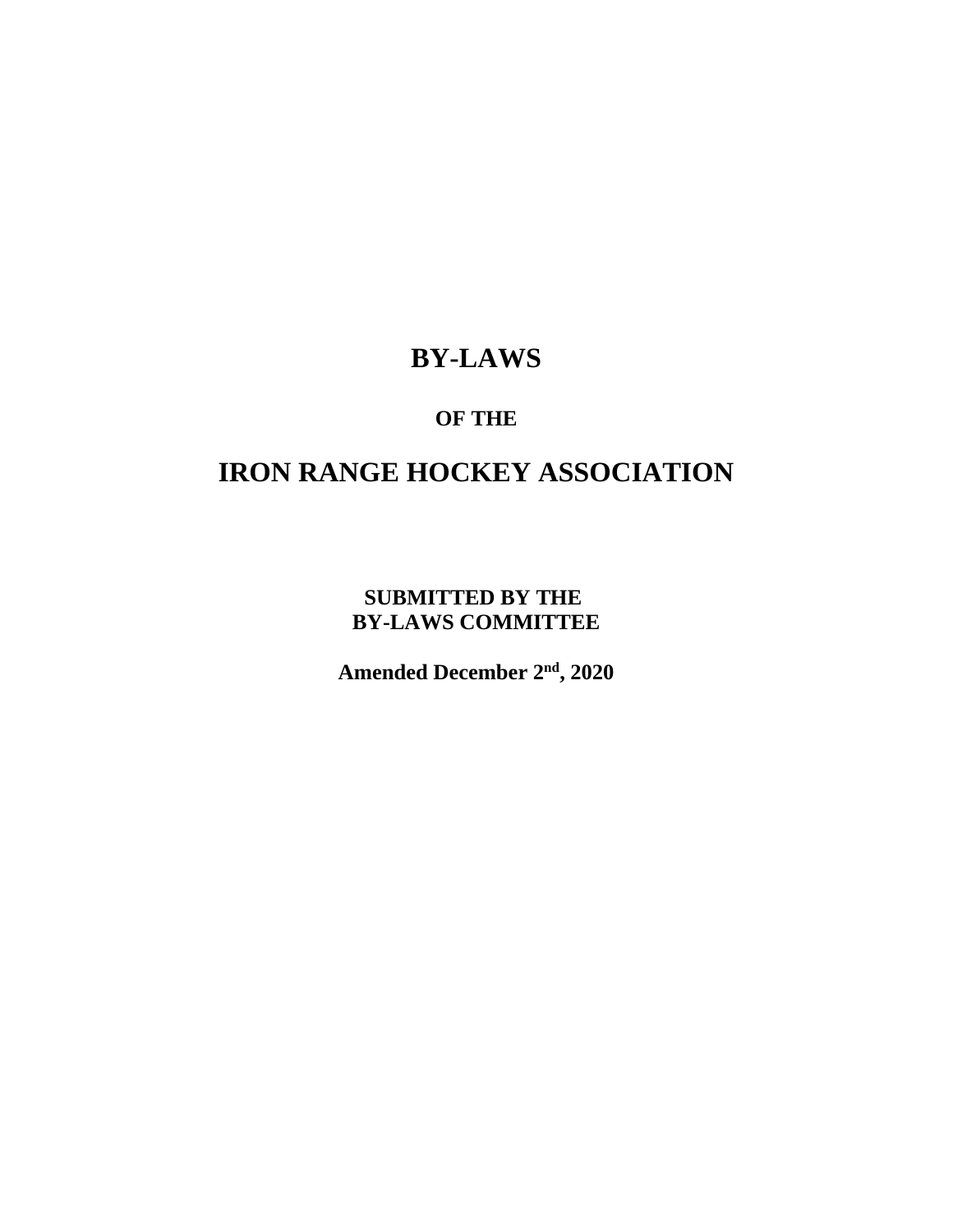#### **BY-LAWS** OF THE **IRON RANGE HOCKEY ASSOCIATION** P.O. BOX 105 NEGAUNEE MI 49866

# **ARTICLE I NAME**

SECTION 1. The name of this organization shall be the Iron Range Hockey Association And will be referred to as IRHA. The governing body of the IRHA shall be called the Board of Directors and may be referred to as the Board.

# **ARTICLE II OFFICE**

SECTION 1. The office of this association shall be located in the home of the president.

# **ARTICLE III PURPOSE**

- SECTION 1. The IRHA is a non-profit organization operated for the purposes beneficial to the public by sponsoring a youth program of ice hockey. The purposes of the association are:
	- A. To provide an affordable opportunity for youth of all abilities to learn the skills of skating and playing hockey in a positive atmosphere. In doing so, youth will learn sportsmanship and build character while staying physically active. IRHA primarily serves the youth of five school districts in west and south Marquette County.
	- B. To promote, encourage and improve the standards of ice hockey.
	- C. To provide such assistance as coaching, and to organize association funding and planning so as to make it a worthwhile community endeavor.
	- D. To conduct an amateur ice hockey program consistent with the rules and regulations of USA Hockey and the Michigan Amateur Hockey Association (MAHA), both of which the IRHA shall be affiliated.
	- E. To do any and all acts desirable in the furtherance of the foregoing purposes.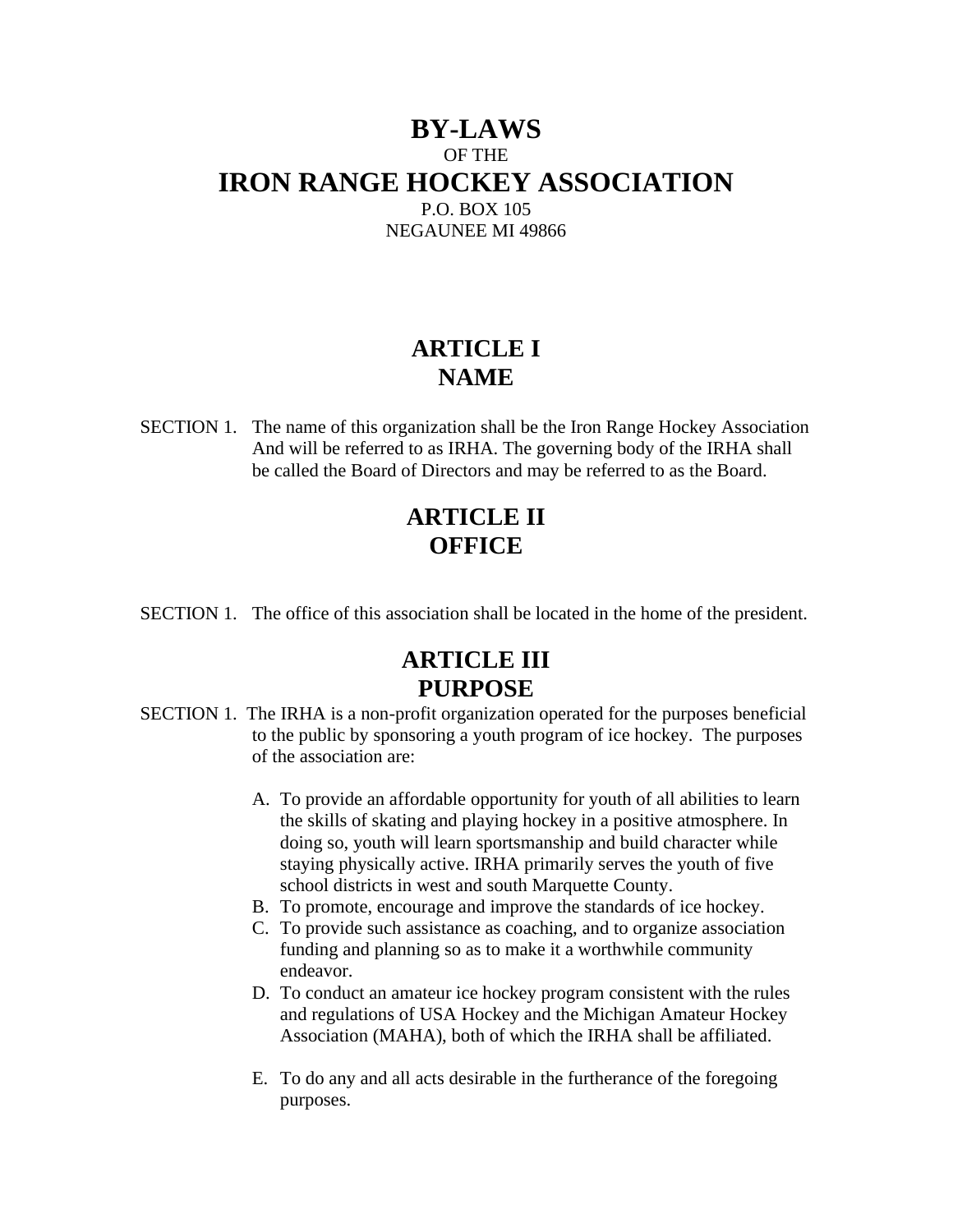#### **ARTICLE IV MEMBERSHIP**

- SECTION 1. Players registered for the current season and their parent or legal guardians shall be considered member of IRHA.
	- A. Based on the numerical needs of IRHA, membership may be granted to players and their families from other areas on a first come first served basis.
	- B. Adults, who do not have children playing in the IRHA, who desire to participate as coaches, assistant coaches, managers, volunteer workers, or members of the Board may be granted full membership in the IRHA by the Board of Directors. Membership may be granted for a period of time to be determined by the Board.
	- C. Any member who shall fail to pay dues or any properly levied assessment or who shall engage in activities which jeopardize the tax exempt status of the corporation shall be expelled from membership or have such other action taken against him/her as the Association Board of Directors, in its discretion, determine to be reasonable necessary.
	- D. Membership Fees, annual registration fees and/or dues may be established by the Board of Directors for team registration or for membership in Iron Range Hockey Association.
	- E. Other assessments necessary for the operation of this Association may, from time to time, be determined by the Board of Directors. All such assessments, etc., shall be payable as directed by the said Board. Failure to comply with either Section D or E of this by-law and any rules promulgated hereunder shall result in the immediate suspension of said non-complying team and/or individual(s) and shall remain in full force and effect until such time as there is full compliance.

#### **ARTICLE V ANNUAL ELECTIONS**

SECTION 1. The annual meeting for the election of Directors shall be held each year at the February Board meeting. At the December Board meeting prior to the annual election, the President shall appoint, with the approval of the Board, an election committee of not less than three (3) members. Members of the Election committee may not be candidate in this annual election. The Election committee shall accept letters of intent to run for the Board from all eligible candidates to fill the vacancies on the Board. Prospective candidates must submit a letter of intent to run for a Board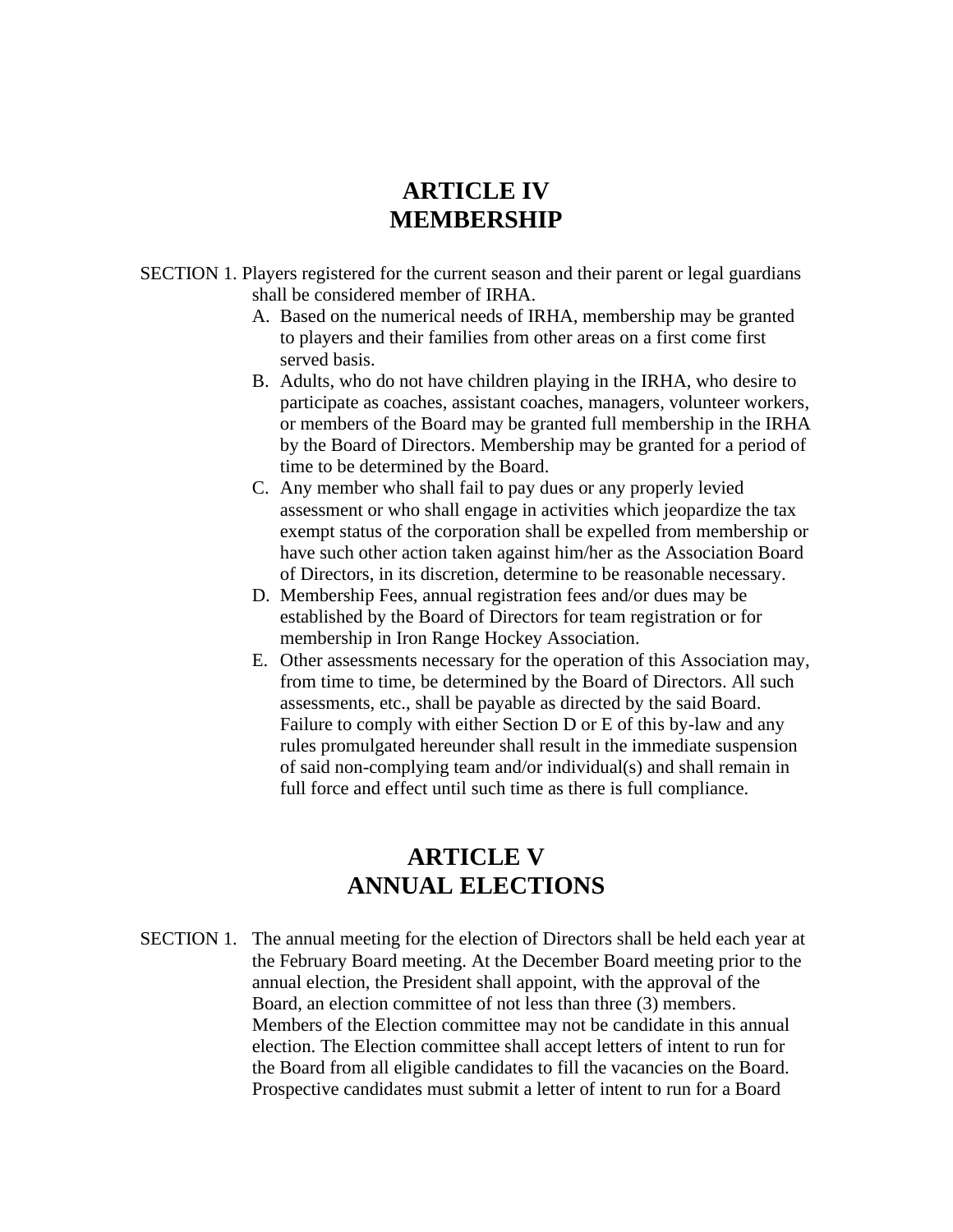position to the Election committee after the December Board meeting and not later than 15 days prior to the February board meeting. Names of people meeting this requirement shall be placed on the ballot.

- SECTION 2. Each member who is at least 18 years of age at the time of the annual election shall be eligible to vote in the annual election.
- SECTION 3. The Election Committee shall post on the IRHA bulletin board at the Negaunee Ice Arena those names of eligible members who have submitted letters of intent to run for vacancies on the Board not less then ten (10) days prior to the annual election.
	- A. Only IRHA members who have attended a minimum of four (4) regularly scheduled monthly meetings of the Board during the previous twelve (12) months are eligible to run for election to the Board. If this results in too few persons who are eligible, or willing to serve if eligible, to fill the vacancies on the Board, any member of the association shall be eligible to run in descending order of less than four meetings in the election.
- SECTION 4. Additional names may be placed in nomination at the time of balloting provided ten (10) IRHA members sign a petition for the prospective candidate to run as a write-in candidate and if the prospective candidate meets the eligibility requirements to run for election.
- SECTION 5. At the annual election, there shall be persons elected to fill the number of vacancies on the Board. They shall serve for a full three (3) year term, unless elected to fill a term with less than three (3) years remaining, in which case they shall serve the time remaining for the vacancy they are elected to fill. The candidate(s) among those elected to the Board who receives the fewest votes shall fill the partial term(s), if any. Beginning in the 1996 annual election, Board positions will be numbered sequentially from one (1) through thirteen (13). Board positions five (5) through eight (8) will be up for re-election in 1997. Board positions nine (9) through eleven (11) will be up for re-election in 1998. This re-election sequence will continue indefinitely. The 2 members added in 2019 will be up for re-election in 2022.
- SECTION 6. Vacancies on the Board of Directors occurring between annual elections may be filled, for the balance of the term, by appointment by the President at the next regular meeting following the Board meeting where the vacancy(s) is recognized. This appointment must be confirmed by a majority vote of the Board members in attendance at the meeting.
	- A. Only IRHA members who have attended a minimum of four (4) regularly scheduled meetings of the Board of Directors during the previous twelve (12) months are eligible for appointment to the Board. If this results in too few persons who are eligible, to fill the vacancy(s)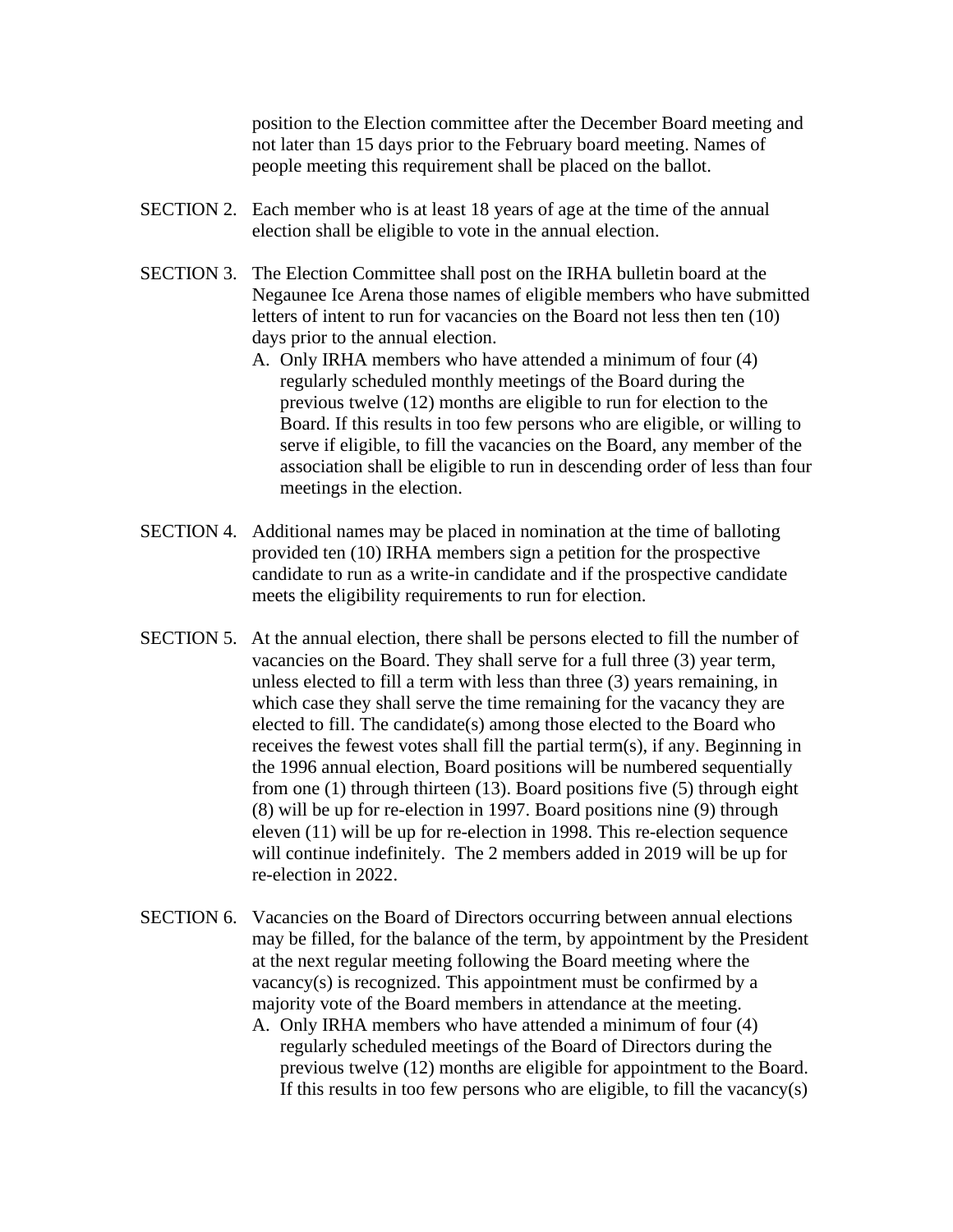on the Board, any member of the association in the descending order of less than four (4) meeting may be appointed.

- SECTION 7. Voting shall be by IRHA members and no person shall cast more than one ballot. Voting shall be secret, be non-cumulative, and shall exclude proxies and absentee ballots.
- SECTION 8. The election committee will count the ballots at the end of voting, and shall orally announce those elected. Additionally, the names of the Board of Directors shall be posted on the IRHA bulletin board.
- SECTION 9. In the event of a tie between two or more of the vote recipients for the last available positions, a run-off vote shall be conducted immediately following the announcement of a tie for those candidates involved in the tie.
	- A. If more than six (6) candidates run for the positions available, a primary ballot shall be conducted to reduce the number of candidates down to six (6). If there are less than six (6) vacancies to be filled, three shall be no primary ballot.
- SECTION 10. The newly elected members to the Board of Directors shall take office April 1<sup>st</sup>. The first order of business at the April Board meeting, the Organizational Meeting, shall be the election of officers of the Board of Directors. This meeting shall be presided over by the ranking Board officer remaining on the Board after the preceding annual election. In the absence of any officers remaining on the Board, the board member whose name appears first alphabetically shall conduct the meeting.
- SECTION 11. Immediately following the election of officers, the Board of Directors shall address the following organizational agenda items:
	- A. Designate the depositories for IRHA Funds and investments.
	- B. Designate those persons authorized to sign checks, contracts and agreements.
	- C. Designate those firms that will perform yearly tax obligations
	- D. Designate a day, place and time for regular meetings per Article VI, Section 1.
	- E. If applicable, designate a bookkeeper to assume specified responsibilities of the Treasurer. The bookkeeper position filled by an administrator, a contracted service or an individual person would assume only specified responsibilities of the Treasurer. This specification of responsibilities shall not contradict those responsibilities set forth in these By-laws. A bookkeeper policy shall be established and approved by the Board of Directors in the event of the need for a bookkeeper.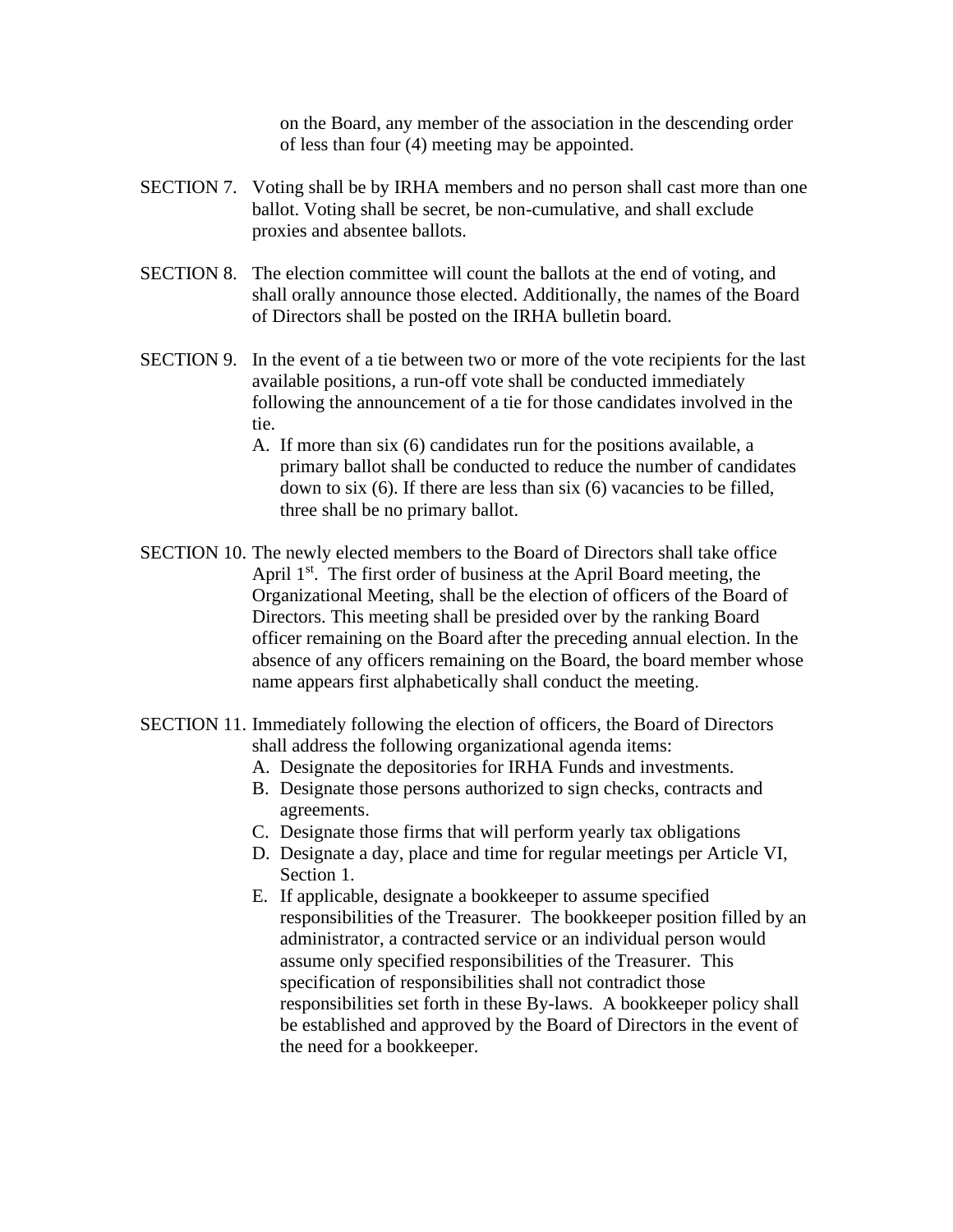## **ARTICLE VI MEETINGS OF THE IRHA**

- SECTION 1. The IRHA shall hold a regularly scheduled meeting of the Board of Directors each month except for the month of June**.** Attendance by seven (7) board members shall constitute a quorum.
	- A. Board meetings shall be defined as the regular meeting or special meeting of the association's Board of Directors. Work sessions, such as, coaches or parent's meeting shall not be considered as Board meetings.
	- B. At each regularly scheduled monthly Board meeting the secretary shall pass a "sign-in" sheet for the purpose of attendance records. It will be the responsibility of the member to affix his/her signature on the signin sheet. Any member who fails to sign the sheet for that meeting shall forfeit that meeting(s) as one of the required four (4).
- SECTION 2. Special meetings of the Board of Directors can be called by the President or the Secretary at the request of at least four (4) members of the Board of Directors.
	- A. Upon receipt of a petition requesting a special Board meeting, which is signed by at least twenty (20) association members, the President shall call a special Board meeting to be held within ten (10) working days of the President's receipt of the petition.
	- B. Special meetings of the Board do not count as one of the four meetings required to establish eligibility to become a candidate in the annual election for the Board.
- SECTION 3. Voting on any motion may be delayed for a minimum of 48 hours by request of three (3) Directors. However, a vote on the motion must be taken at the next special or regularly scheduled monthly Board meeting, or by telephone vote conducted by the President or Secretary.
- SECTION 4. Roberts Rules of Order shall govern the proceedings of all meetings of the association except as provided by these by-laws.
- SECTION 5. Action by Unanimous Written Consent. Any action required or permitted to be taken at a regular or special meeting of Directors may be taken without a meeting, without prior notice and without a vote, if all of the Directors consent in writing, including by electronic transmission such as electronic mail, to the action so taken. Written consents will be filed with the minutes of the proceedings of the Board of Directors.
- SECTION 6. Participation by Remote Communication. A Director may participate in a meeting of Directors by conference telephone or other means of remote communication by which all persons participating in the meeting may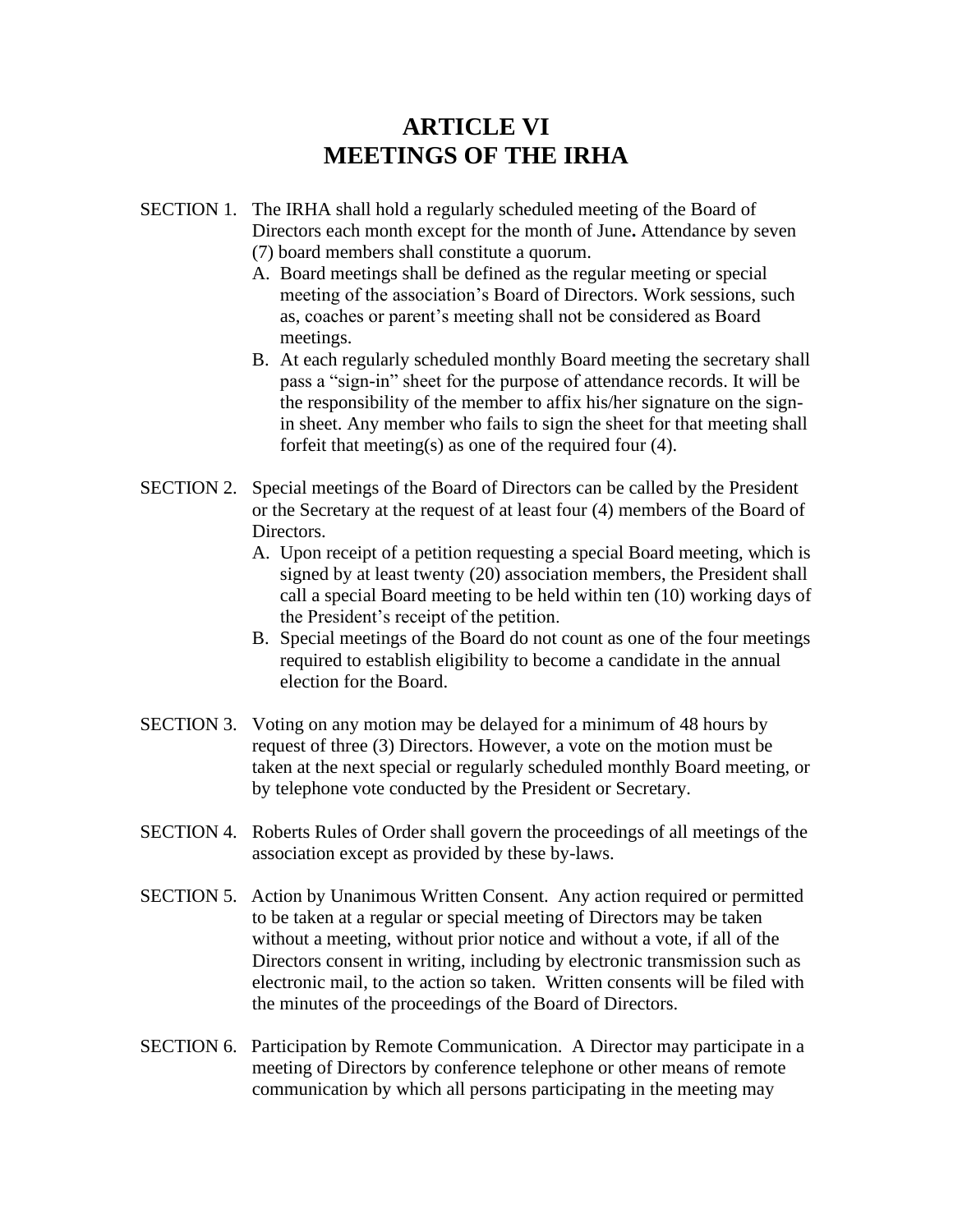communicate with each other. Participation in a meeting pursuant to this section constitutes presence in person at the meeting.

#### **ARTICLE VII GOVERNMENT**

- SECTION 1. The government of the IRHA shall be vested in the Board of Directors consisting of a President, Vice President, Secretary, Treasurer, and nine (9) Directors-at-Large.
- SECTION 2. The board of Directors shall have control and management of the property and the affairs of the IRHA, funds of the IRHA shall be withdrawn from financial institutions by the signature of the Treasurer/Bookeeper for team tournament entry fee advances, payroll or for individual operating expenses. These withdrawals will be submitted to the Board at the next scheduled monthly board meeting. The IRHA will have a corporate credit card for the purpose of IRHA business. Funds of the IRHA shall be withdrawn from financial institutions by the signature of the Treasurer/Bookeeper. If it is desired, the President can sign a check in the absence of the Treasurer.
- SECTION 3. No member of the Board of Directors shall miss more than five (5) total or three (3) consecutive regularly scheduled meeting of the Board between April  $1<sup>st</sup>$  and March  $31<sup>st</sup>$  of the next calendar year. Any Board member who misses a fourth  $(4<sup>th</sup>)$  consecutive meeting or a sixth  $(6<sup>th</sup>)$  nonconsecutive meeting during the April to March twelve (12) month period shall be deemed, for all purposes, to have resigned from the Board, and shall be immediately replaced by the President in accordance with Article V, Section 6 of these by-laws.
- SECTION 4. Only those members who are designated as the Board of Directors may vote on motions coming before the Board. However, all members may voice their opinions and address issues before the Board during periods designated for public comment.
- SECTION 5. No member of this association shall contact for or incur any debt or entry into any agreement or otherwise obligate the organization except by authority of the Board.
- SECTION 6. No team or individual or the agent of any team or individual shall solicit monies in the name of IRHA or its member teams without the expressed consent of the Board. All funds, monies, and other property or income from activities of the IRHA, its teams or individuals serving as agents of IRHA or its teams shall be expended for such purposes as are authorized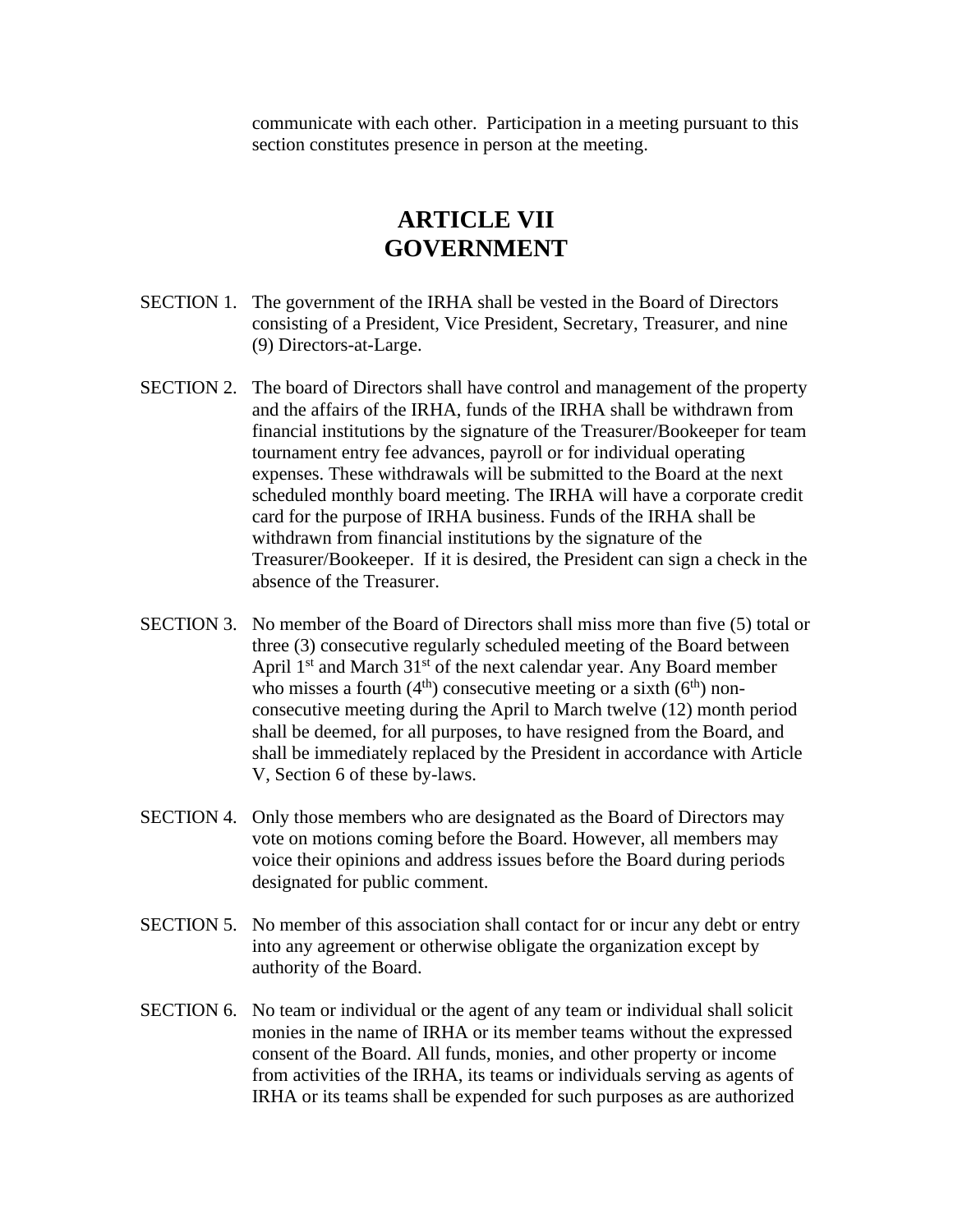by the Board of Directors. Team sponsors will not be approached for merchandise or money for any tournaments or fundraisers unless authorized by the Board of Directors and voted on at a regular scheduled meeting of the Board.

SECTION 7. In the event of liquidation or dissolution of the IRHA, all funds or properties of the IRHA shall be distributed to such non-profit corporations or organizations that have as their purpose the development of youth and are located in Marquette County, State of Michigan. The Board of Directors of the IRHA shall select and designate those organizations. In no event, neither shall any of the said funds or properties be distributed to any member or members, except to pay a just debt, nor shall the funds be used for any other purpose.

## **ARTICLE VIII BOARD OF DIRECTORS**

- SECTION 1. Duties of the Board of Directors.
	- A. To elect the officers of this association from within the Board of Directors.
	- B. To manage the business, property, and affairs of the IRHA.
	- C. To formulate the policies and determine the overall conduct and standards of the hockey program.
	- D. To amend or revise the by-laws, rules and regulations.
	- E. To review and act upon any temporary ruling or decision as provided for in the rules, regulations, or by-laws.
	- F. To hear and rule on appeals.
- SECTION 2. The Board will insure that the standing committees are formed and staffed and staff various ad hoc committees as required.
	- A. The following are the standing committees of the IRHA and may be amended as needed by the Board: By-laws and Rules, Budget, Draft and Evaluations, Fund Raising, Director of Team Parents, Director of Timekeepers/Referee, Equipment, Tournaments, Ice Time Scheduler, Director of Concessions, District 8 MAHA Representative, Central Upper Peninsula League Representative, Discipline Committee, and ACE Director.
- SECTION 3. No director shall be liable in any manner for any debts or obligations of the IRHA and shall not be subject to any manner or assessment by virtue of their directorship. No director shall be held liable for any monetary expense or settlement due to litigation against the IRHA or its board members as a result of the IRHA business.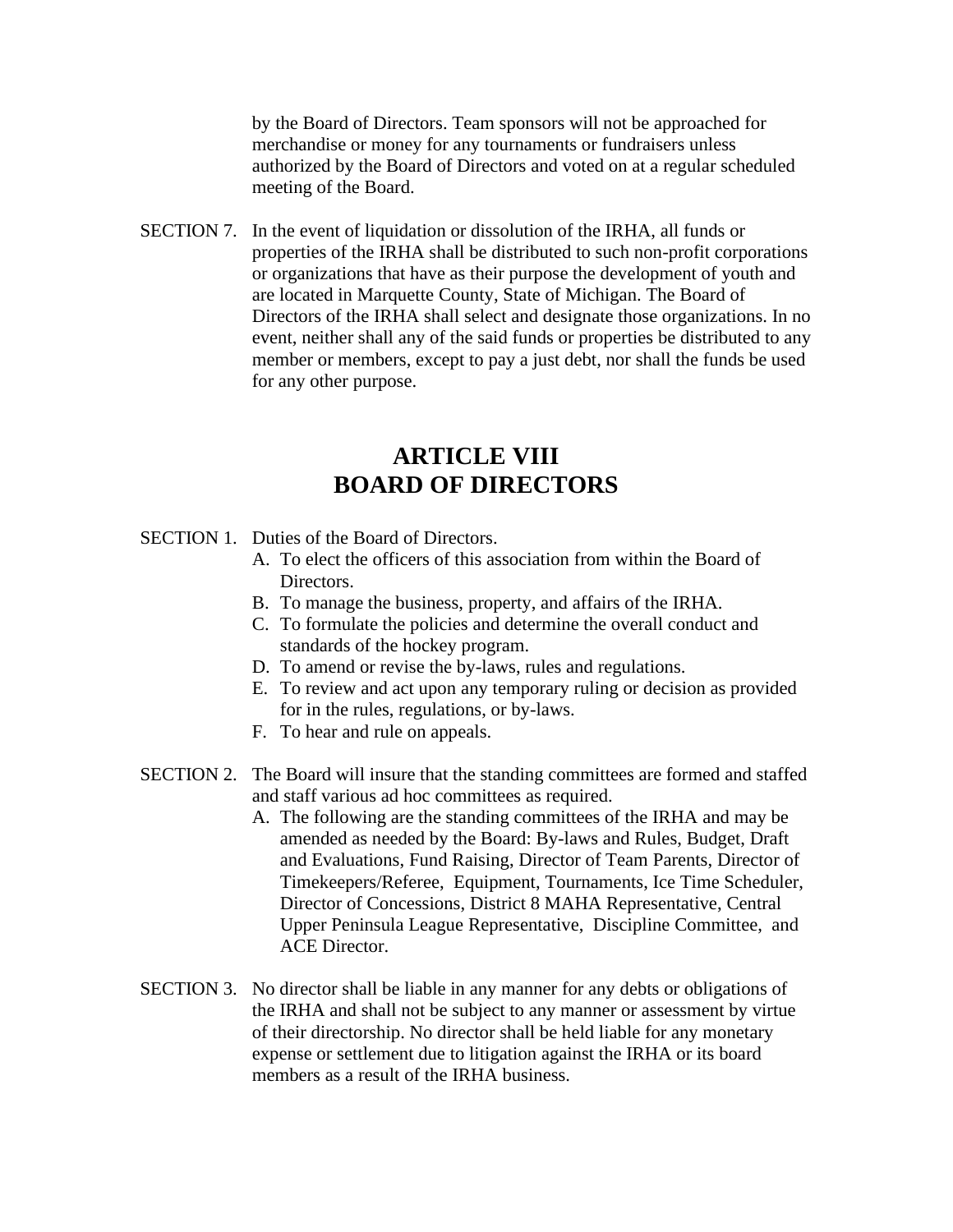- SECTION 4. No director shall receive reimbursement for approved expenses without providing the board valid receipts for those expenses.
- SECTION 5. An audit of IRHA financial records will be conducted annually by an independent auditing agency.

## **ARTICLE IX OFFICERS**

- SECTION 1. The officers of the IRHA shall be elected in accordance with these Bylaws, and shall consist of: President, Vice President, Secretary and Treasurer.
- SECTION 2. The officers of the IRHA shall be elected by the Board of Directors at the April Board meeting by the directors and will assume their position at the April meeting. All officers will hold office for a period of one year, or until their successors are duly elected and qualified.
- SECTION 3. Duties and responsibilities of the PRESIDENT shall include, but not be limited to the following:
	- A. To preside over all board meetings.
	- B. The President is granted executive privilege and authority to act in emergency matters of either policy or financial nature. Such actions must be presented to the Board at or before next regularly scheduled Board meeting, where the decision shall be affirmed, modified or repealed.
	- C. To represent or designate suitable representation for the IRHA at other ice hockey or similar meetings.
	- D. To appoint needed ad hoc committees.
	- E. To serve as an ex-officio member of all committees.
	- F. To supervise the affairs and activities of the association.
	- G. To prepare the meeting agenda.
	- H. To handle publicity and to represent IRHA.
	- I. Such other duties as may be specifically assigned by the Board of Directors.
- SECTION 4. Duties and responsibilities of the VICE PRESIDENT shall include, but not be limited to the following:
	- A. In the absence of the President, have all powers and perform all the duties of the President.
	- B. Be an ex-officio member of any committee as directed by the President.
	- C. To chair the Discipline committee.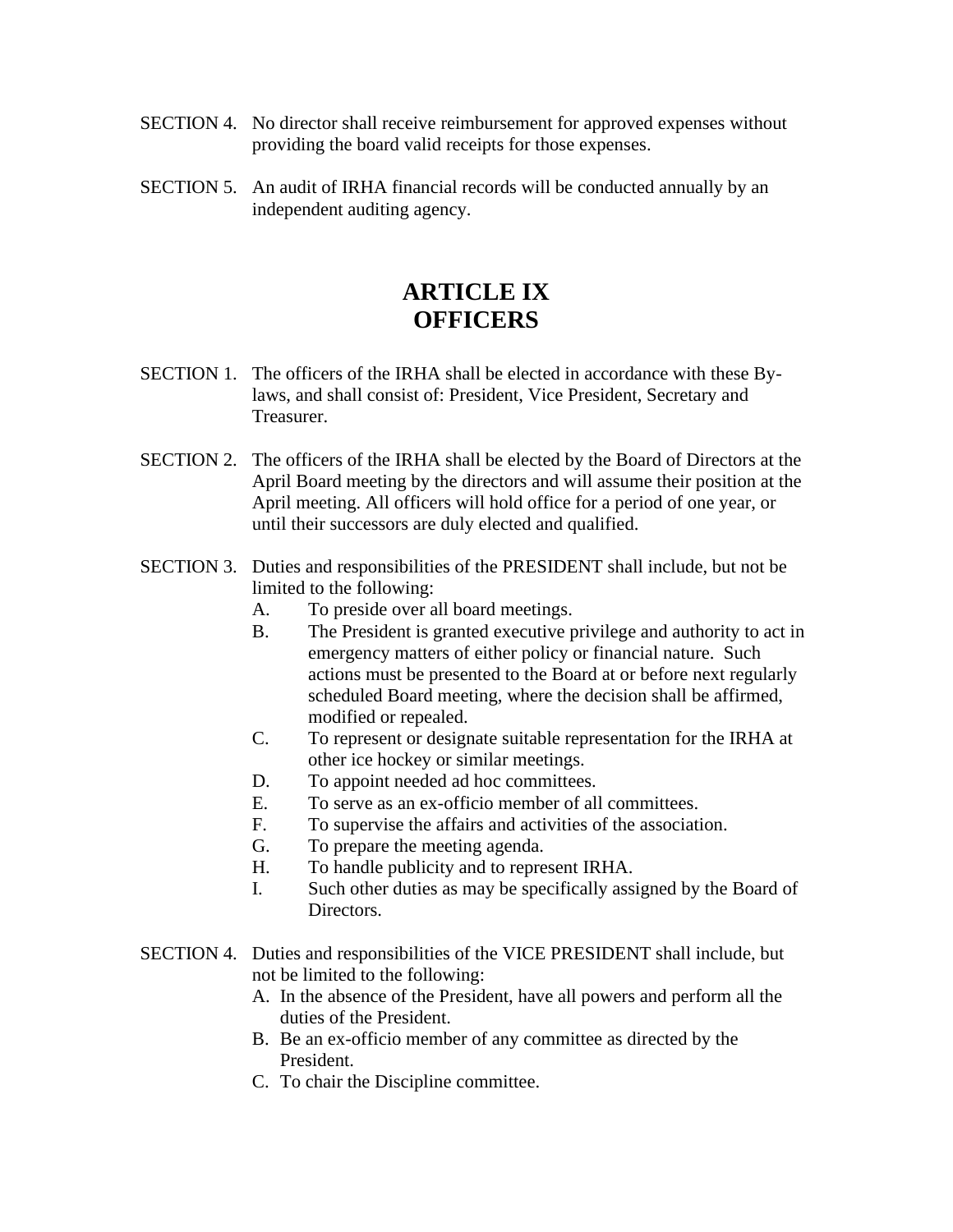- D. Such other duties as may be specifically assigned by the Board of Directors.
- SECTION 5. Duties and responsibilities of the SECRETARY shall include, but not be limited to the following:
	- A. Recording the minutes and attendance of board meetings.
	- B. Posting of minutes on the web site and bulletin board at rink.
	- C. Notifying the membership of board meetings.
	- D. To assume the responsibility of the Association's correspondence.
	- E. In the absence of the President and Vice President, have all the powers and perform all duties of the President.
	- F. Such other duties as may be specifically assigned by the Board of Directors.
- SECTION 6. Duties and responsibilities of the TREASURER shall include, but not be limited to the following:
	- A. The receiving of all funds due the IRHA and depositing them in financial institutions
	- B. Paying the rightful obligations of this Association after approval by the Board of Directors
	- C. Providing a regular monthly report and an annual report as to the financial condition of the IRHA at the close of the fiscal year.
	- D. To perform the registration duties for this Association.
	- E. In the absence of the President and Vice President, and Secretary have all the powers and perform all duties of the President.
	- F. Such other duties as may be specifically assigned by the Board of Directors.
	- G. In the absence of the Treasurer, the President, Vice President, Secretary or a Director at Large have all the powers and perform all duties of the Treasurer.

# **ARTICLE X REMOVAL FROM OFFICE**

- SECTION 1. A director may resign at any time by providing a written notice to the President or Secretary. Notice of resignation will effective on receipt or at a later time designated in the notice. A successor shall be appointed as provided in the by-laws.
- SECTION 2. A director may be removed with or without cause, after notice and opportunity for a hearing, provided eight (8) members of the Board of Directors vote in favor of the removal. A request for such a hearing and vote may be made by the President or by any four (4) Board of Directors. The request and subsequent vote need not include the cause, if any for